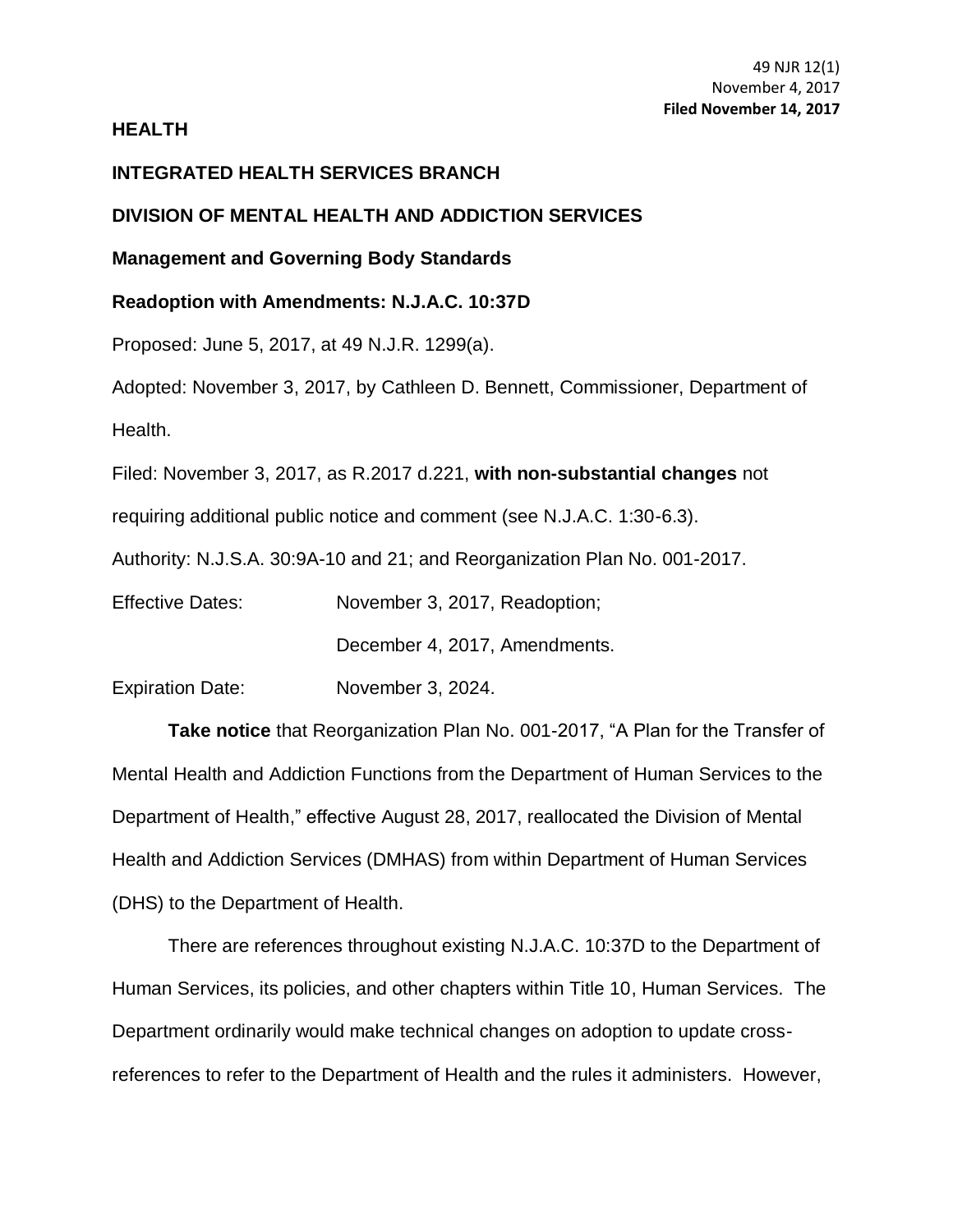the Department is not making such changes in this rulemaking, as it appears that the Department may need to undertake substantive rulemaking to establish chapters in Title 8, and/or policies, that correspond to the non-DMHAS-specific policies of the DHS, and rules in Title 10, to which N.J.A.C. 10:37D refers. See, for example, existing N.J.A.C. 10:37D-2.15 and 3.4, which refer to N.J.A.C. 10:3-1.14, governing conflicts of interest; 10:37D-2.16, which refers to non-discrimination policies of the DHS; and 2.18 and 3.8, which refer to DHS rules and policies on access to records and rules applicable to client confidentiality, rights, and grievances. Therefore, the regulated community should continue to comply with the DHS rules and policies to which N.J.A.C. 10:37D crossrefers, pending the Department's evaluation of the need to establish rules and policies corresponding to those of the DHS.

In addition, N.J.A.C. 10:37D will remain as part of Title 10 pending the development and promulgation of an anticipated notice of global administrative recodification of chapters that DMHAS administers from within Title 10 to Title 8, which is to appear in a future issue of the New Jersey Register.

#### **Summary** of Public Comments and Agency Responses:

The Division received comments from Debra L. Wentz, Ph.D., President and Chief Executive Officer, New Jersey Association of Mental Health and Addiction Agencies, Mercerville, NJ.

COMMENT: "Will this include a start date ([that is], all employees hired after a specified date) or is it something that needs to be retroactive for existing staff?"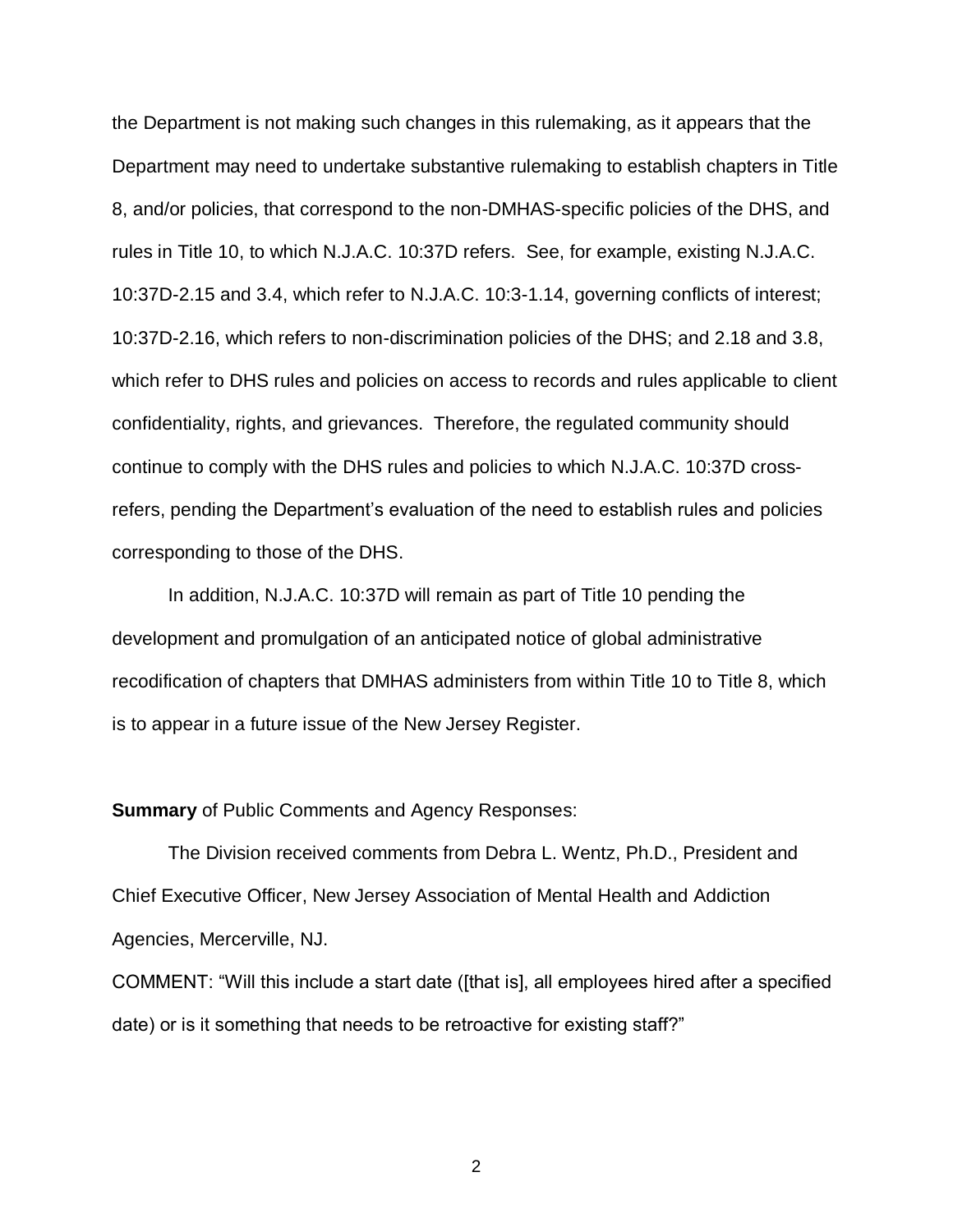RESPONSE: The comment is too broad and non-specific to allow the Department to provide a substantive response.

COMMENT: "Is it necessary to verify experience for someone's entire employment history or is the requirement to verify that the staff have the minimum experience required by the regulations and job description? It would be prohibitive if it was someone's full employment (should they exceed the minimum requirements of the job). It is not uncommon to have potential candidates with extensive experience that is beyond the minimum required in a job description. The longer someone's career, the more difficult it is to contact past employers as previous supervisors or individuals who knew a former employee may have also moved on to different careers."

RESPONSE: In short, the proposed amendments to N.J.A.C. 10:37D-2.12(a) and (a)2 require a provider agency to have a written policy regarding verification of staff experience and to document the verification of previous experience of staff. The expectation is that the provider agency will verify the minimum experience requirements for specific staffing positions as set out in program-specific regulations, such as Community Support Services (see for example, N.J.A.C. 10:37B-5.2(b), (d), (f), (g), and (h)1i and iii), Outpatient Services Standards (see for example, N.J.A.C. 10:37E-2.6(b)), Partial Care Services Standards (see for example , N.J.A.C. 10:37F-2.10(b)1iii, 3ii, 4ii, and 5ii, (c), (c)1, and (c)1iii), Family Support Services (see for example, N.J.A.C. 10:37I-5.9(b)2 and 3), and Programs of Assertive Community Treatment (see for example, N.J.A.C. 10:37J-2.8(d)2 through 6).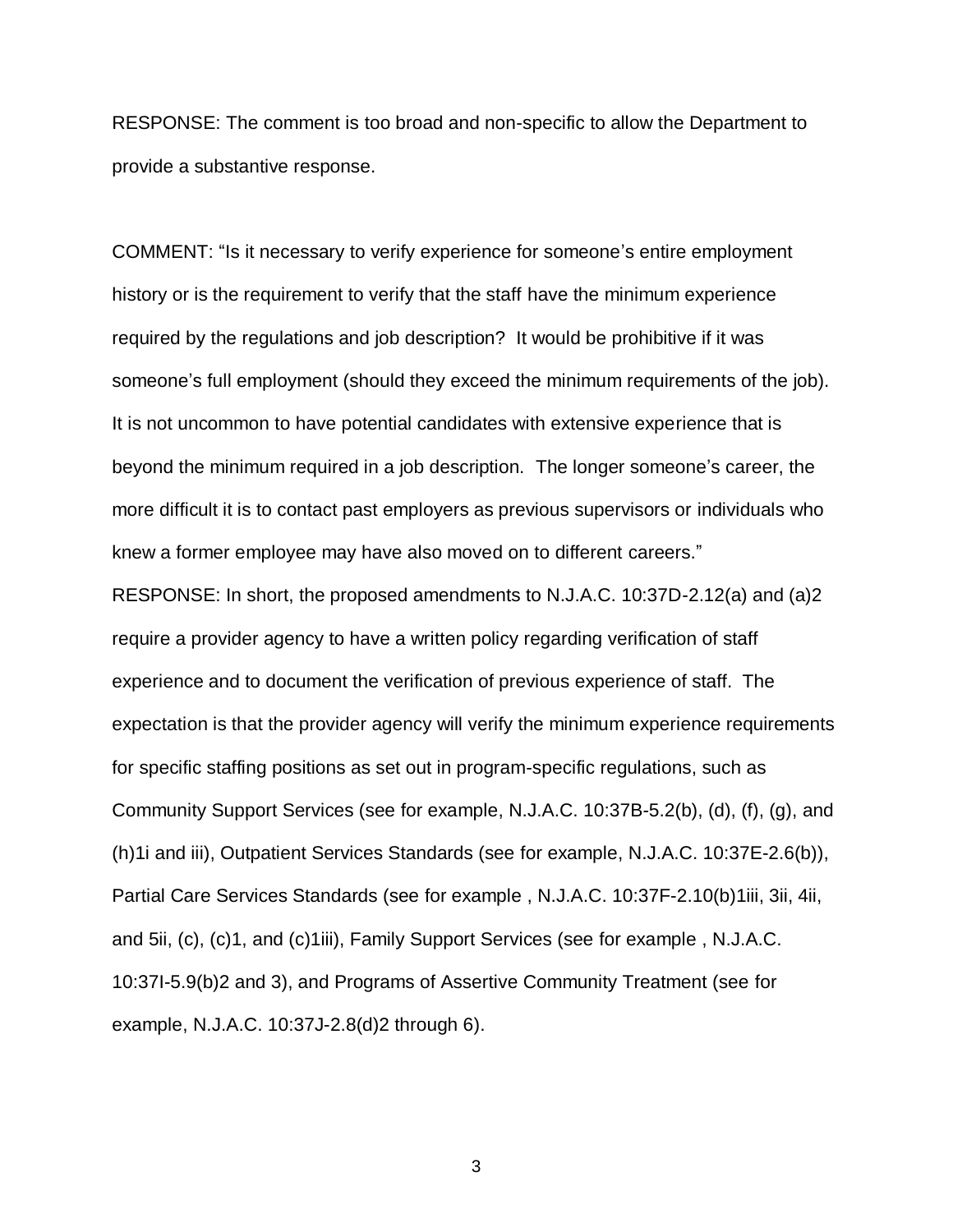COMMENT: "Is the [State] able to offer guidance on what to do in situations where experience cannot be verified? Some employers have policies that prohibit disclosure of information beyond a verification that an individual was a past employee and the dates of employment. The chances of encountering this increase the more employers someone has had or the longer [his or her] career."

RESPONSE: The Department recommends contacting the Office of Licensing for technical assistance and guidance.

#### **Summary** of Agency-Initiated Changes:

1. The Department is deleting the second sentence of existing N.J.A.C. 10:37D-1.1(a), which cross-refers to a procedure for resolution of rule conflicts at N.J.A.C. 10:3- 4. The DHS repealed N.J.A.C. 10:3-4 in 1998, because, in relevant part, the subchapter "primarily [required] actions on the part of the Departmental component," so the DHS then intended to revise and implement the subchapter "as an internal management policy, and [to include] appropriate portions ... in provider contracts.... The portions of N.J.A.C. 10:3-4 [that imposed] requirements on … provider agencies [were] also contained in each contract with … provider agencies, and therefore [were] not needed in the rules." 30 N.J.R. 3193(a); 30.

2. The Department is making non-substantive changes at N.J.A.C. 10:37D-1.1 and 1.2 to conform the rule text to New Jersey Administrative Code style conventions, to enhance readability, to correct grammar and punctuation, and to eliminate the passive voice.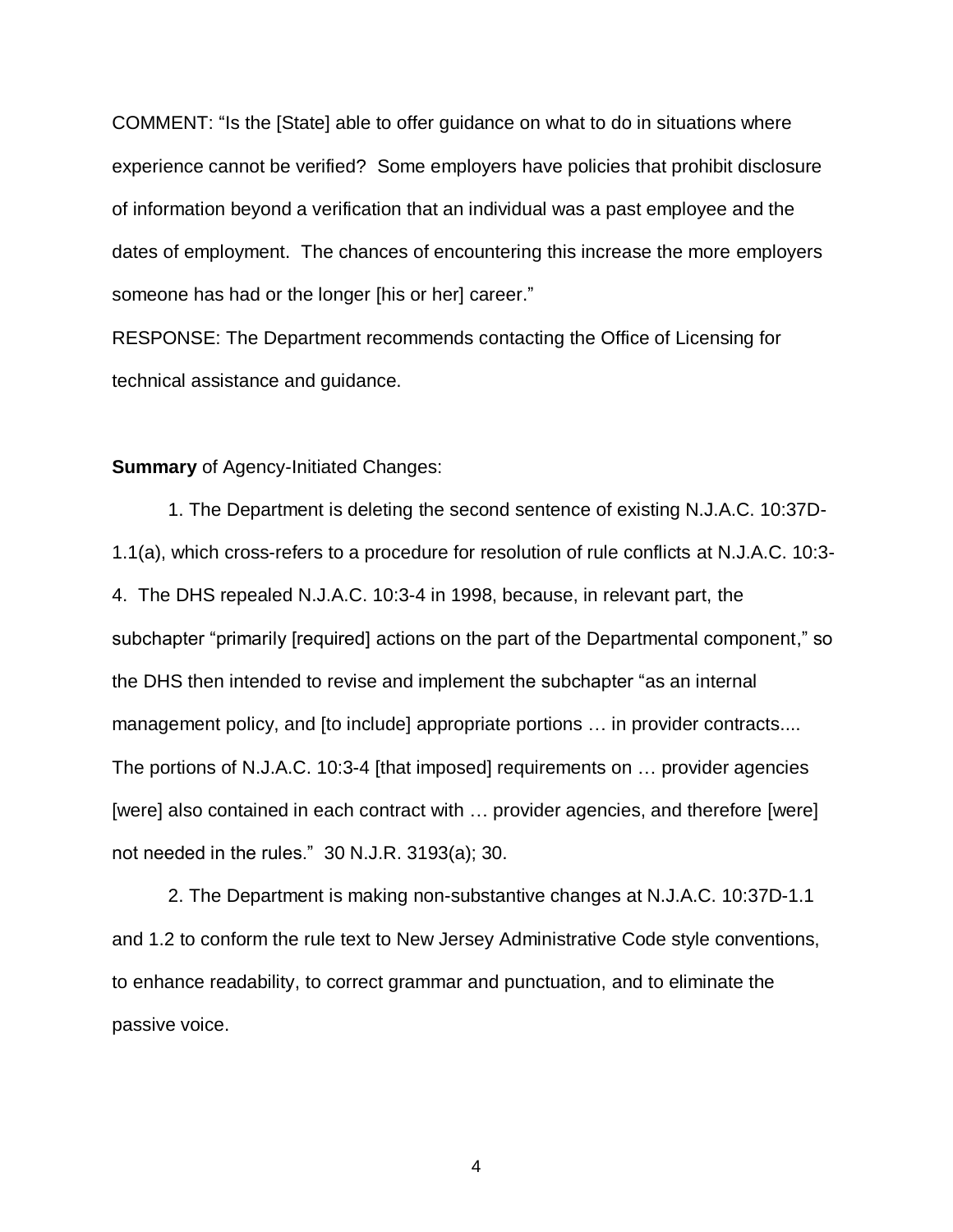#### **Federal Standards Statement**

A Federal standards analysis is not required because the rules readopted with amendments are not subject to any Federal requirements or standards.

**Full text** of the readopted rules can be found in the New Jersey Administrative Code at N.J.A.C. 10:37D.

**Full text** of the adopted amendments follows (additions to proposal indicated in boldface with asterisks **\*thus\***; deletions from proposal indicated in brackets with asterisks \*[thus]\*):

10:37D-1.1 Scope and purpose

(a) \*[The rules in this]\* **\*This\*** chapter \*[shall apply]\* **\*applies\*** to \*[all]\* provider agencies (PA**\*s\***) as defined in N.J.A.C. 10:37D-1.2. \*[In the event any of these rules may conflict with the rules of another division of the Department, the rules of the cognizant Division, as determined in accordance with N.J.A.C. 10:3-4, shall apply.]\*

(b) The \*[rules in]\* **\*purposes of\*** this chapter are \*[designed]\* to \*[promote client centered]\***\*:\***

**\*1. Promote:**

**i. Client-centered\*** services that provide \*[high quality]\* **\*high-quality\***, accessible, and innovative treatment\*[. The rules in this chapter are also designed to promote creativity]\***\*;\***

**\*ii. Creativity\*** and responsiveness to client and staff needs**\*;\*** and \*[goal directed]\*

**\*iii. Goal-directed\*** services**\*;\*** and \*[to support]\*

**\*2. Support\*** wellness and recovery.